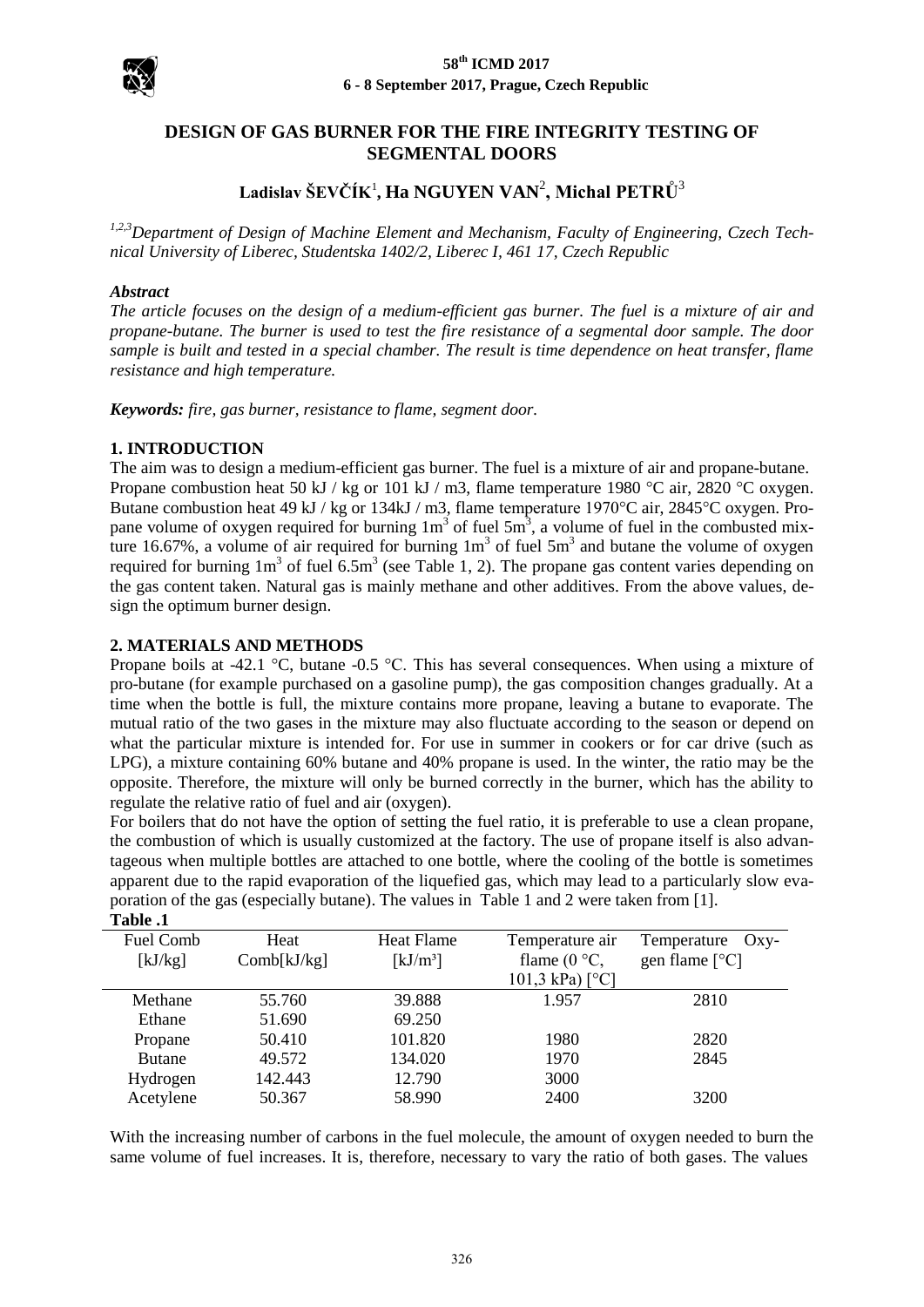## **58th ICMD 2017 6 - 8 September 2017, Prague, Czech Republic**



given in the Table 2 are calculated from the stoichiometric ratios of the respective reactions. In practice, they will vary slightly, inter alia depending on the flame mode used (oxidation /reduction). **Table. 2** 

| .             |                                 |                   |                   |                 |
|---------------|---------------------------------|-------------------|-------------------|-----------------|
| Fuel comb     | Volume of oxygen                | Volume of fuel in | The volume of air | The volume of   |
|               | need to burn $1 \text{ m}^3$ of | combustion $[%]$  | needed $[m^3]$    | fuel in combus- |
|               | fuel $\lceil m^3 \rceil$        |                   |                   | tion $[%]$      |
| Methane       | 1.75                            | 3.36              | 8.33              | 10.71           |
| Ethane        | 3.50                            | 22.22             | 16.67             | 5.66            |
| Propane       | 5.00                            | 16.67             | 23.81             | 4.03            |
| <b>Butane</b> | 6.50                            | 13.33             | 30.95             | 3.13            |
| Hydrogen      | 0.50                            | 66.67             | 2.38              | 29.58           |
| Acetylene     | 2.50                            | 28.57             | 11.90             | 7.75            |
|               |                                 |                   |                   |                 |

When working with the burner, only the flame temperature is not decisive. The amount of heat that the burner is able to pass to its surroundings, that is the burner's thermal output, is decisive. This is due to the amount of gas that the burner is capable of burning per unit of time, and this depends on the burner design and the burn rate. Since the rate of combustion with the increasing number of carbons in the fuel molecule decreases, it may be beneficial in certain circumstances to burn less heat fuel at a higher rate.

Analyzing the structure of the flame. If the carbon-containing gas is burned only by the air in the vicinity of the flame, oxygenation occurs only with the oxygen that comes into the flame from the vicinity of the diffusion. In that case, we are talking about a so-called luminous flame, which has a relatively large volume, a low temperature, and contains heated red particles of carbon originating from thermal decomposition of fuel. This flame is not suitable for glass processing.

For working with glass, a non-flammable flame occurs when combustion of a fuel/oxygen/air mixture.



**Fig.1** The phenomenological model of flame [2] **Fig.2** The blow burner



The gas is mixed with air or oxygen as soon as it enters the burner, and this mixture is gradually spawned. In doing so, it also pours more air from its surroundings. Before the flame mouth, an internal reduction cone and an outer bluish, non-luminous wrapper can be observed (Fig. 1) [2]. The internal cone contains a mixture of unburned gas and primary air (oxygen). This mixture is partially burned on the surface of the inner reduction cone and the combustion is completed in the outer shell by the secondary air which diffuses into the flame and is entrained by the flue gas stream.

Since there is incomplete combustion in the reduction zone of the flame, there is a lower temperature than in the outer package.

The dimensions of the inner reduction cone, as well as the outer package, diminish with the increasing amount of primary air (oxygen). For air-to-oxygen burners, the flame volume can also be changed by adjusting the relative air and oxygen ratios. By adding air, the flame volume increases with the influence of nitrogen, which practically does not enter into chemical reactions. Sometimes air can also be used to stabilize the flame. The structure of the flame depends to a certain extent on the design of the burner.

From the above analysises to achieve the required temperatures in the test chamber, a suitable burner must be used. The first experiments were built with a non-airborne burner, it was found that the flame was not sufficient to achieve similar temperature values as those used in testing at a test facility. The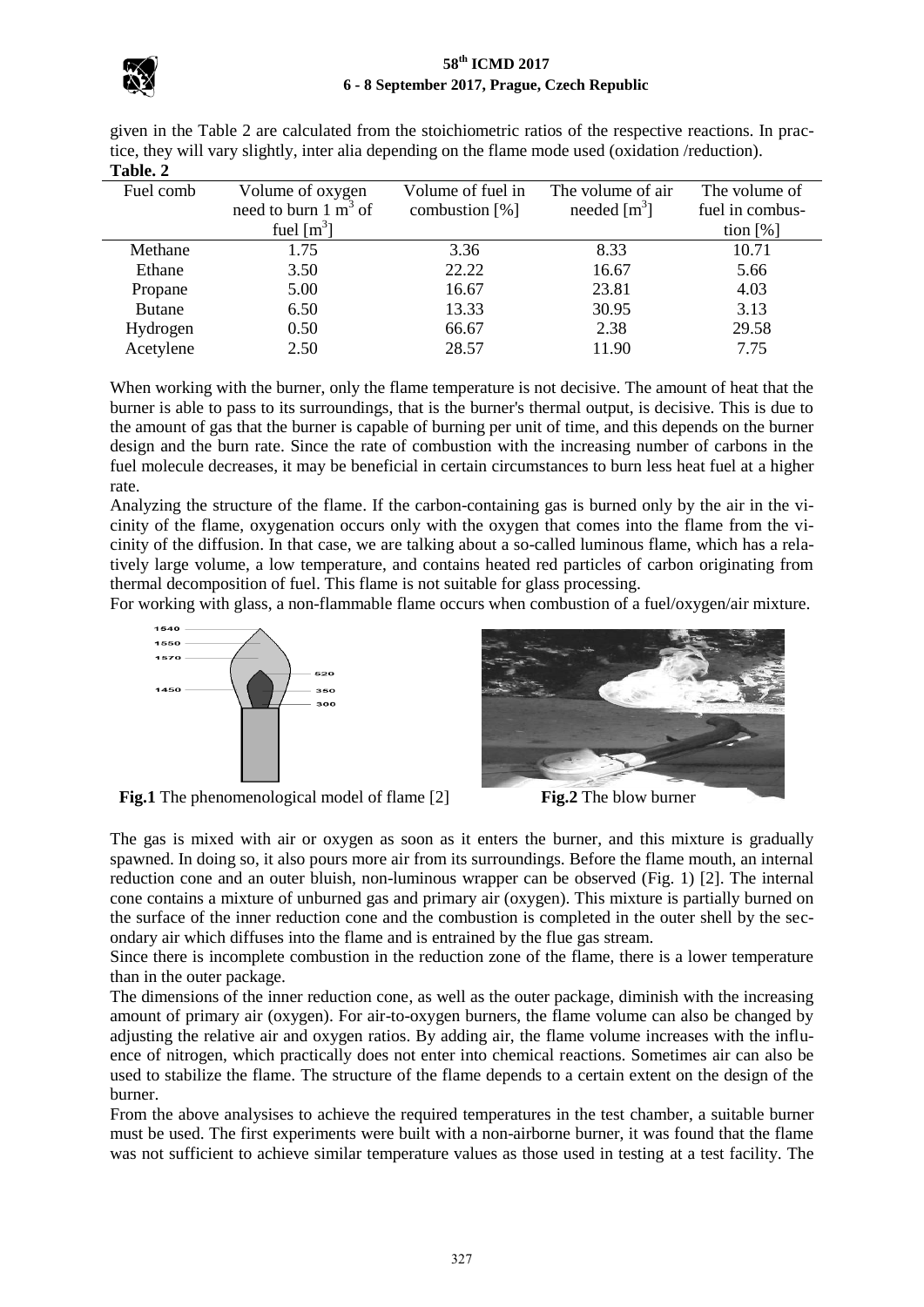

### **58th ICMD 2017 6 - 8 September 2017, Prague, Czech Republic**

blower burner (see Fig. 2) has met the temperature requirements, but which was originally designed for other purposes and does not allow automatic temperature control in the chamber**.**

Therefore, a new burner model was designed (see Fig. 3 a) that would better meet test requirements, and in the future enable automatic temperature control of the furnace according to a defined curve (according to the Fire Testing Standard). The principle of the burner lies in a controlled fuel and air supply. The amount of fuel is currently set on the propane-butane cylinder valve. The amount of air is adjusted by the size of the slot in the suction area of the fan. This design model is designed to optimally mix gas and air (see Fig. 3 b and Fig. 3c).



**Fig.3** (a)The new shape of burner, (b) the new burner made, (c) the first tests of the new burner

# **4. RESULTS AND DISCUSSION**

In this work, the test of reduced models of fire doors was established. Small models of fire doors were produced for chamber tests. The reality, many tests of the existing fire doors have been carried out. Firstly, the location of the fire door models in the chamber, including the location of sensors for temperature evaluation, flame supply, was approached so that we would approach test conditions in a certified laboratory. The chamber fitted with sensors before the start of the test is shown in Figure 4 a.



**Fig. 4 a** Chamber with thermocouples connected **Fig. 4 b** Fix the sample in the test chamber



Prior to the test, the specimen is fixed in the chamber so that the front vent hole of the chamber is sealed (see Fig 4 d). After the flame is ignited, the furnace temperature control is manually controlled by a valve on the gas cylinder. The air is fed through the blower and the amount of regulation is very difficult for the burner (see Fig 4 c and Fig 5).



**Fig. 4 c** Processing the flap door test and flame ignition **Fig. 4 d** Test run of the door leaf model

Figure 5 shows the course of the test. The model of the segmental door after the test ( see Fig 5 a) where apparent degradation of the material is due to extreme temperatures, Fig. 5 b a shows the image from the thermal camera, the temperature during the test refers Fig 5c.